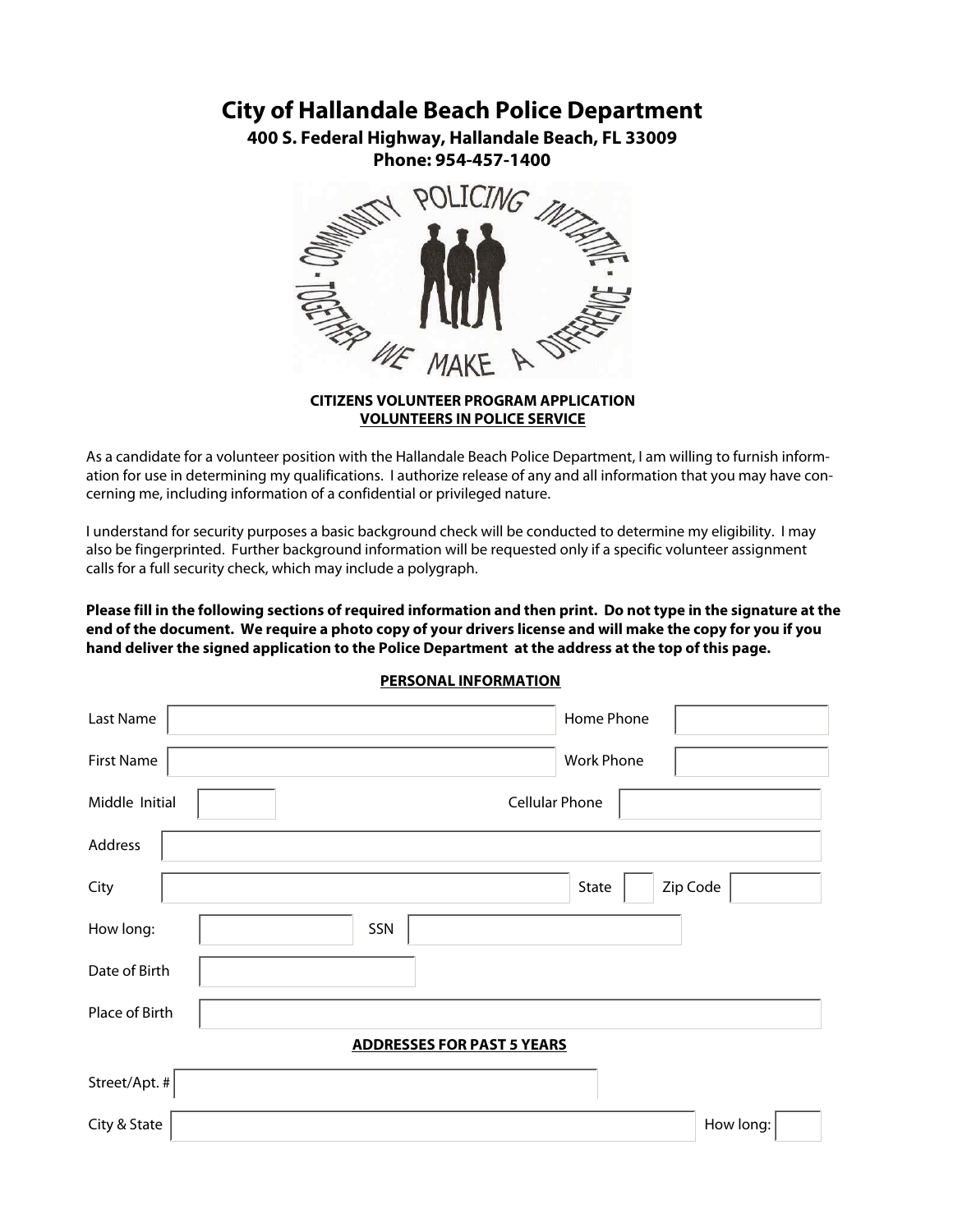| Street/Apt. #                                                          |                         |
|------------------------------------------------------------------------|-------------------------|
| City & State                                                           | How long:               |
| Street/Apt. #                                                          |                         |
| City & State                                                           | How long:               |
| <b>Marital Status</b>                                                  |                         |
| Children/Ages:                                                         |                         |
| Driver's License #                                                     | <b>Expiration Date:</b> |
| <b>EDUCATION &amp; MILITARY SERVICE</b>                                |                         |
| High School                                                            |                         |
| City                                                                   | State<br>Zip            |
| <b>Graduated Date or Years Completed:</b>                              |                         |
| College                                                                |                         |
| City                                                                   | State<br>Zip            |
| Degree(s) Awarded                                                      |                         |
| Major(s)                                                               |                         |
| <b>Branch Military Service</b>                                         |                         |
| Dates of Service                                                       |                         |
| <b>EMPLOYMENT HISTORY FOR PAST 10 YEARS</b><br>You may submit a resume |                         |
| Present Employer                                                       |                         |
| Address:                                                               |                         |
| Supervisor's Name                                                      | Phone Number            |
| <b>Job Duties</b>                                                      |                         |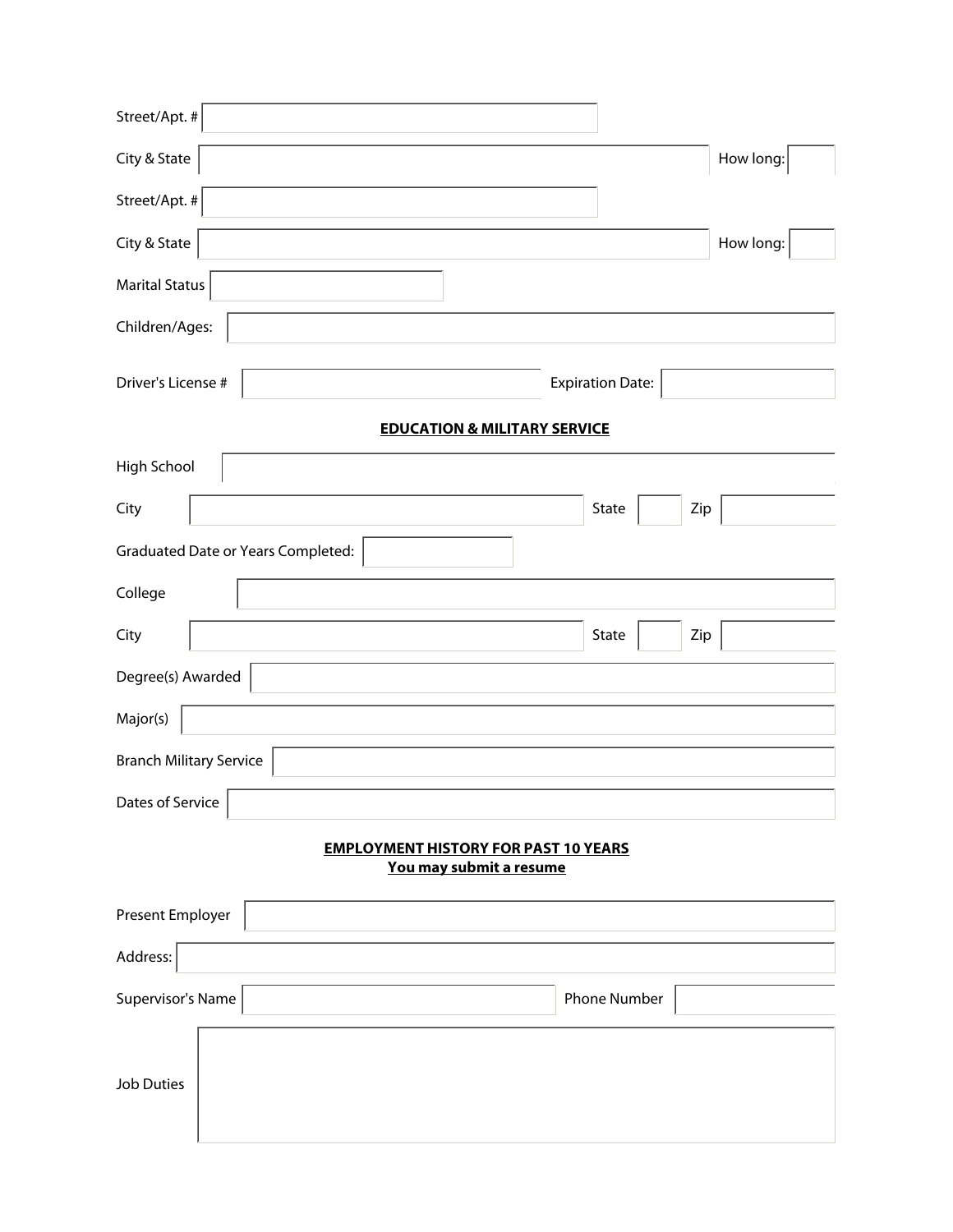| Previous Employer                 |                                                                                 |                                                                                                                           |              |  |
|-----------------------------------|---------------------------------------------------------------------------------|---------------------------------------------------------------------------------------------------------------------------|--------------|--|
| Address:                          |                                                                                 |                                                                                                                           |              |  |
| Supervisor's Name                 |                                                                                 |                                                                                                                           | Phone Number |  |
| <b>Job Duties</b>                 |                                                                                 |                                                                                                                           |              |  |
| Previous Employer                 |                                                                                 |                                                                                                                           |              |  |
| Address:                          |                                                                                 |                                                                                                                           |              |  |
| Supervisor's Name                 |                                                                                 |                                                                                                                           | Phone Number |  |
| <b>Job Duties</b><br>Specialities |                                                                                 | Please list any special skills, training, interests or hobbies that you have that may be useful to the Police Department: |              |  |
|                                   |                                                                                 | <b>VOLUNTEER EXPERIENCE</b>                                                                                               |              |  |
|                                   | List current/past vollunteer experience<br>How did you learn about our program? |                                                                                                                           |              |  |
|                                   | What type of work would you like to do?                                         |                                                                                                                           |              |  |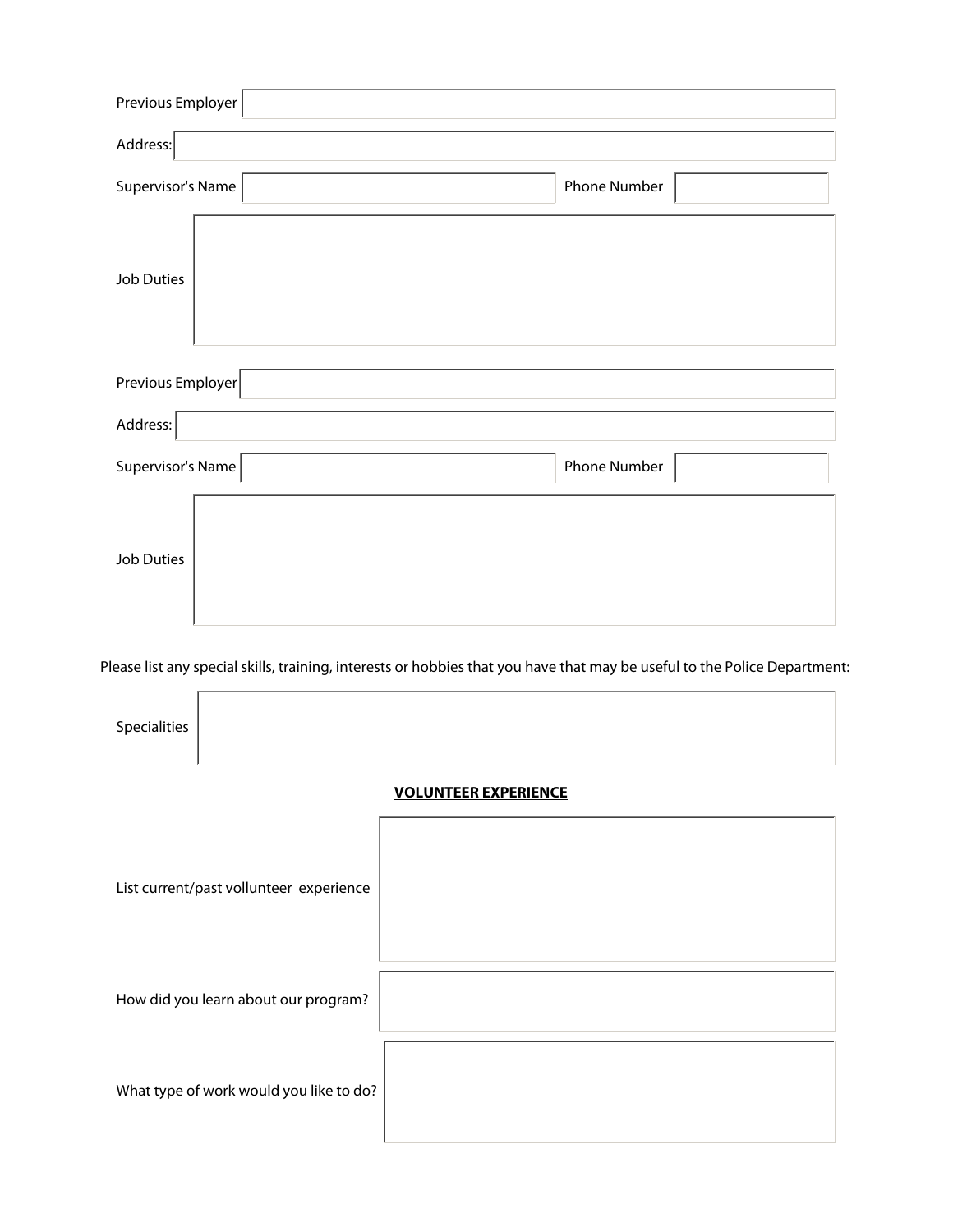| Why do you want to volunteer with us?                                        |                |
|------------------------------------------------------------------------------|----------------|
| What days / hours are you available?                                         |                |
| <b>HEALTH STATUS</b><br>Is your health (Check one)<br>Excellent<br>Good<br>П | Fair<br>Poor   |
| List medications taken                                                       |                |
| List Physical limitations                                                    |                |
| Do you have medical insurance:<br>Yes<br>No                                  |                |
| Insurance Co. Name                                                           | Policy Number: |
| <b>Emergency Contact Name</b>                                                | Phone Number   |
| Relationship to Volunteer:                                                   |                |
| <b>LIST TWO LOCAL PERSONAL REFERENCES</b>                                    |                |
| Name                                                                         | Phone Number   |
| Name                                                                         | Phone Number   |
| <b>ARRESTS OR CONVICTIONS</b>                                                |                |
| List any misdemeanor arrests/convictions:                                    |                |
| List any felony arrests/convictions:                                         |                |